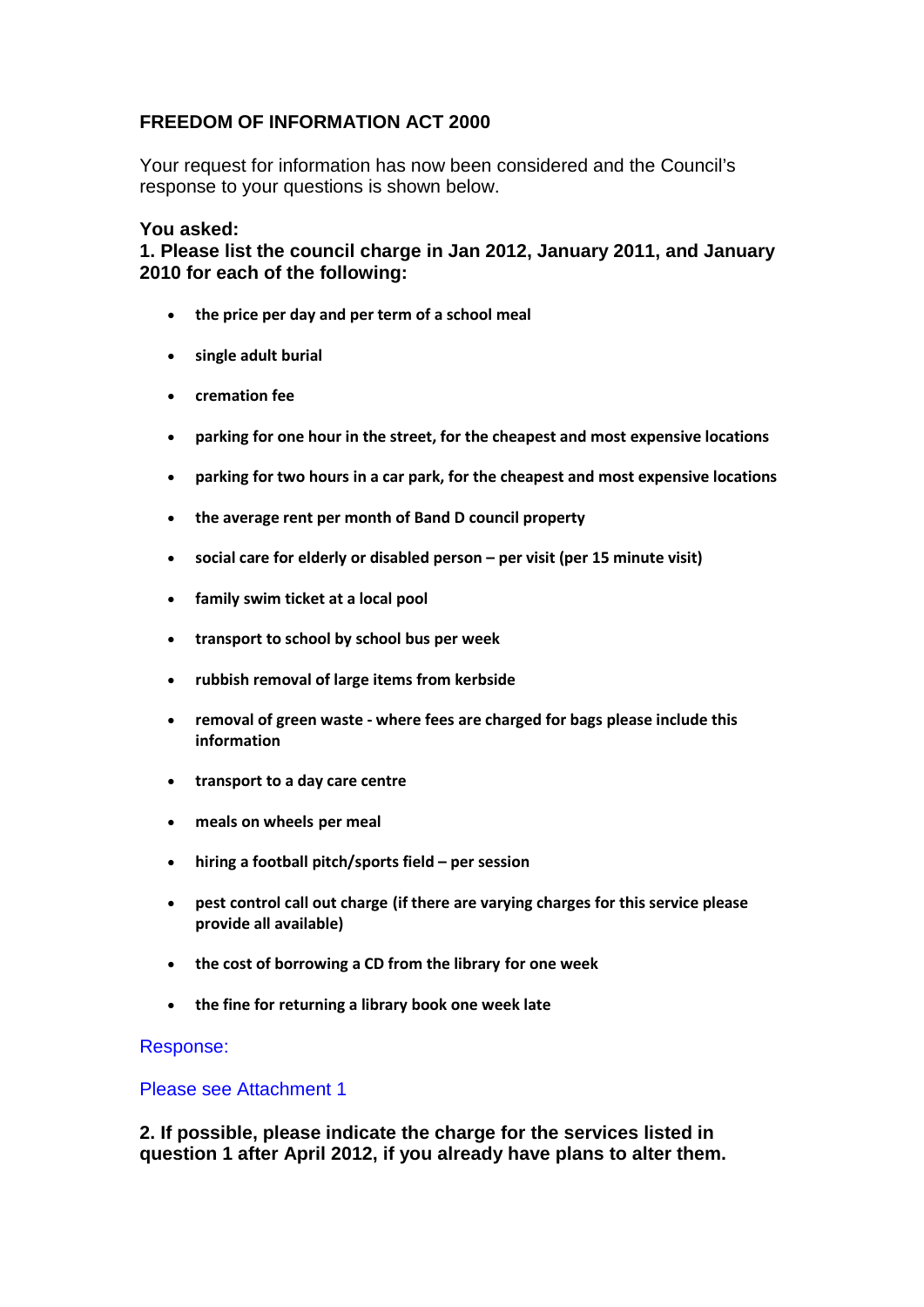#### Please see Attachment 2

The legislation allows you to use the information supplied for your own personal use. Please be aware that any commercial or other use, for example publication, sale, or redistribution may be a breach of copyright under the Copyright, Designs and Patents Act 1988 as amended unless you obtain the copyright holder's prior permission.

Not all the information that is supplied which is covered by copyright will be the Council's copyright, for example it may be the copyright of a government department or another Council. You should seek either the Council's consent or their consent as appropriate. The Council is willing to advise you of any such potential issues on request. In order to make a request to re-use the information please contact the Information Governance Manager using the details below.

If you are dissatisfied with the handling of your request please write to: **Information Governance Manager Information and Support Leicester City Council FREEPOST (LE985/33) New Walk Centre LEICESTER LE1 6ZG**  e-mail: FOIA@leicester.gov.uk

Your request for internal review should be submitted to the above address within 40 (forty) working days of receipt by you of this response. Any such request received after this time will only be considered at the Council's absolute discretion.

You can also complain to the Information Commissioner at: **Information Commissioner's Office Wycliffe House Water Lane Wilmslow SK9 5AF Telephone: 01625 545 700**  www.informationcommissioner.gov.uk

Please be aware that the Information Commissioner does not normally consider appeals or complaints until the internal appeals and complaints processes of the public authority which is answering the request have been exhausted. You are therefore advised to complain or appeal to the Information Governance Manager before contacting the Commissioner.

Yours sincerely

 $\mu$ - $\mu$ 

**Lynn Wyeth**